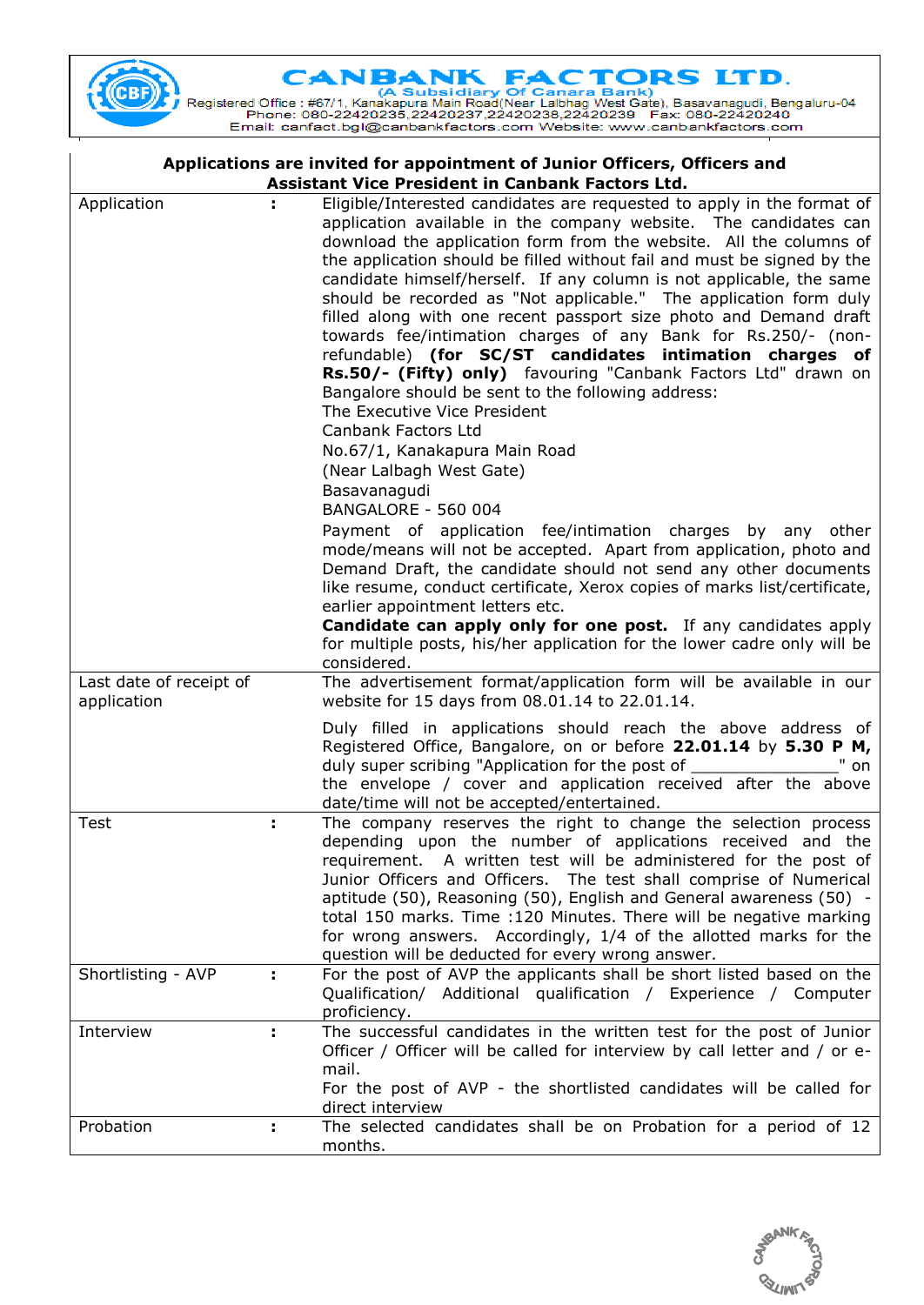| Salary and<br>Emoluments | ÷. |   | : Rs.12200 - 500/14 - 19200 - 400/1 - 19600<br>Junior Officer<br>Officer<br>: Rs.15000 - 500/11 - 20500<br>Asst. Vice President: Rs. 17500 - 400/1 - 17900 - 500/8 - 21900<br>Plus applicable Dearness Allowance, HRA, CCA, Conveyance, Medical<br>Aid, Leave Fare Concession, etc. as per company rules depending on<br>the place of posting.                                                                                                                                                                                                                                                                                                                                                                                                                                                              |
|--------------------------|----|---|-------------------------------------------------------------------------------------------------------------------------------------------------------------------------------------------------------------------------------------------------------------------------------------------------------------------------------------------------------------------------------------------------------------------------------------------------------------------------------------------------------------------------------------------------------------------------------------------------------------------------------------------------------------------------------------------------------------------------------------------------------------------------------------------------------------|
| <b>Other Conditions</b>  |    |   | : $\triangleright$ This recruitment is being made in M/s Canbank Factors Ltd, a<br>company registered under Companies Act, 1956 and the<br>appointee shall have no lien or claim with Canara Bank or any<br>of its other Subsidiaries / Holding companies whatsoever.                                                                                                                                                                                                                                                                                                                                                                                                                                                                                                                                       |
|                          |    |   | $\triangleright$ The Test/Interview centre shall be BANGALORE. The<br>candidate shall attend the test/interview at his/her own cost.                                                                                                                                                                                                                                                                                                                                                                                                                                                                                                                                                                                                                                                                        |
|                          |    | ➤ | The job is transferable anywhere in India to any of our branches. The<br>selected candidates will be posted anywhere in India, depending on<br>the requirement of the company.                                                                                                                                                                                                                                                                                                                                                                                                                                                                                                                                                                                                                              |
|                          |    | ➤ | The Company (CBF) reserves the right to call only the requisite<br>number of candidates based on the screening of applications                                                                                                                                                                                                                                                                                                                                                                                                                                                                                                                                                                                                                                                                              |
|                          |    | ➤ | Incomplete applications received, applications received after the due<br>date will be summarily rejected and the fee will be forfeited.                                                                                                                                                                                                                                                                                                                                                                                                                                                                                                                                                                                                                                                                     |
|                          |    | ➤ | Applications once made will not be allowed to be withdrawn and fee<br>once paid will not be refunded under any circumstances.                                                                                                                                                                                                                                                                                                                                                                                                                                                                                                                                                                                                                                                                               |
|                          |    | ➤ | Candidates<br>should<br>furnish<br>not<br>any<br>particulars<br>that<br>are<br>false/tampered/fabricated. Suppression of any material information<br>while submitting the application or impersonating or misbehaving or<br>resorting to improper means during the test/interview shall be liable<br>to criminal prosecution besides disqualification from the selection<br>process.                                                                                                                                                                                                                                                                                                                                                                                                                        |
|                          |    | ➤ | Decision of CBF in all matters regarding eligibility of the candidate,<br>screening of the application, documents to be produced for conduct of<br>interview, selection and any other matter relating to recruitment will<br>be final and binding on the candidate.                                                                                                                                                                                                                                                                                                                                                                                                                                                                                                                                         |
|                          |    |   | $\triangleright$ CBF reserves the right to stall, cancel the recruitment partially / fully<br>at any stage at its discretion without assigning any reason and this<br>decision shall be binding on the candidate. No correspondence or<br>personal enquiries shall be entertained by the company.                                                                                                                                                                                                                                                                                                                                                                                                                                                                                                           |
|                          |    | ➤ | The candidate called for interview shall submit all the documents<br>pertaining to age, qualification, experience, etc., at the time of<br>interview for verification. Any candidate found ineligible at this stage                                                                                                                                                                                                                                                                                                                                                                                                                                                                                                                                                                                         |
|                          |    | ➤ | shall not be allowed to participate in the interview.<br>Candidates belonging to SC/ST/OBC categories should keep ready an<br>attested copy of certificate issued by competent authority in the<br>prescribed format as stipulated by Government of India. In case of<br>candidates belonging to OBC category, certificate should specifically<br>contain a clause that the candidate does not belong to creamy layer<br>section excluded from the benefits of reservations Other Backward<br>Classes in Civil post & services under Government of India. OBC<br>caste certificate should not be more than one year old as on the<br>stipulated eligibility date. SC/ST/OBC certificates should be in<br>prescribed format only. Originals are to be produced for<br>verification at the time of Interview. |

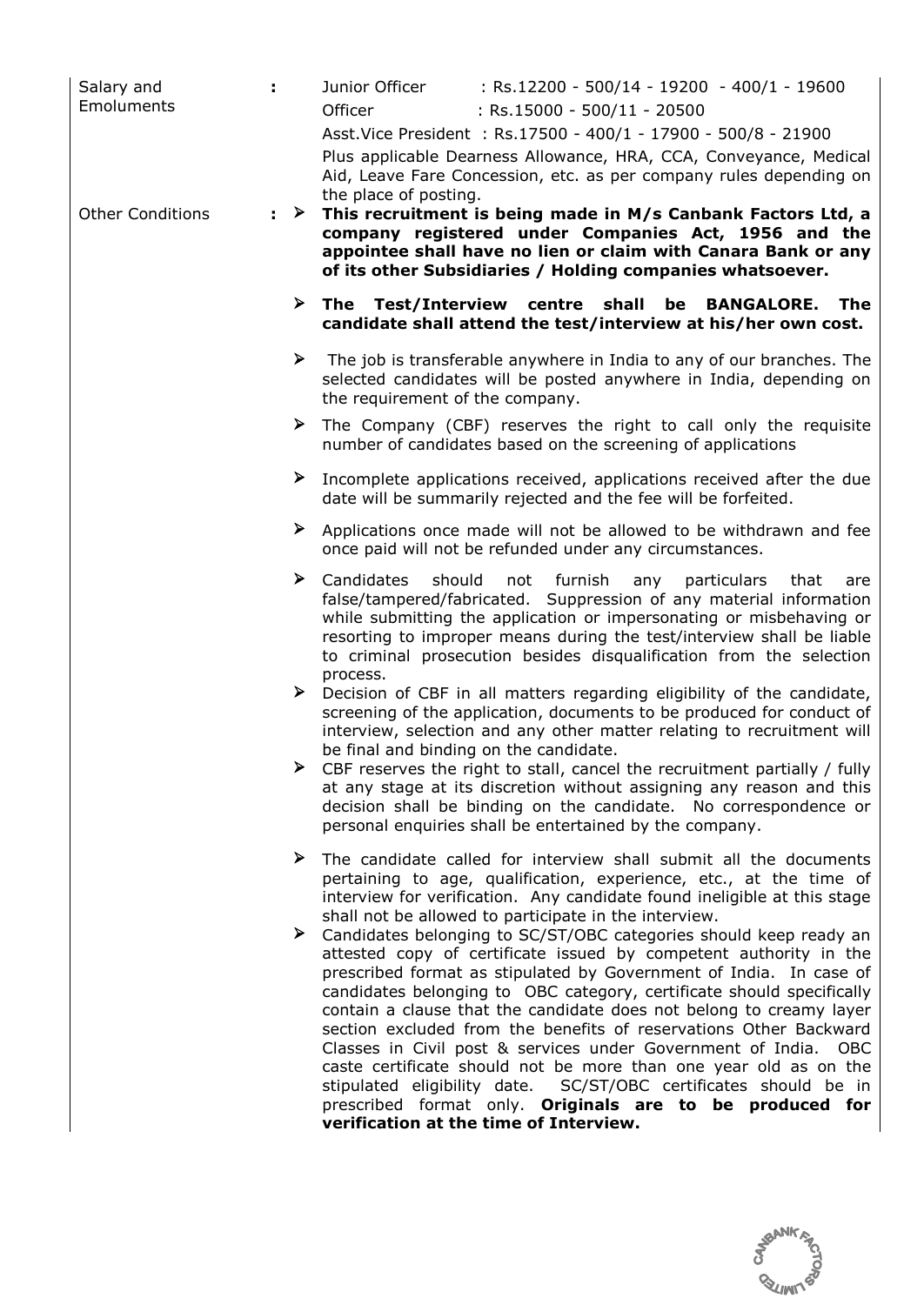THE COMPETENT AUTHORITY FOR THE ISSUE OF THE CERTIFICATE TO SC/ST/OBC IS AS UNDER :

 **(i)** District Magistrate/Additional District Magistrate/Collector/Deputy Commissioner/Additional Deputy Commissioner/Deputy Collector/First Class Stipendary Magistrate/City Magistrate/Sub-Divisional Magistrate(not below the rank of First Class Stipendary Magistrate)/Taluk Magistrate/ Executive Magistrate/Extra Assistant Commissioner. **(ii)** Chief Presidency Magistrate/Additional Chief Presidency Magistrate/Presidency Magistrate. **(iii)** Revenue Officer not below the rank of Tahsildar. **(iv)** Sub-divisional officer of the Area where the candidate and or his family normally resides.

 **The prescribed formats for SC/ST/OBC certificate will be sent along with the call letters for written test and the candidates are required to produce the certificate strictly in these formats only.**

- Appointment of selected candidate is subject to his / her being declared medically fit and certificate in original shall be submitted from medical authority as prescribed by the company.
- $\triangleright$  The successful candidate should execute a bond to serve the company for a minimum period of ONE year from the date of joining failing which he/she has to make payment of 3 months gross salary or salary for residual period for completion of stipulated 1 year which ever is less.
- $\triangleright$  Before completion of probationary period a test will be administered for confirmation/absorption in the services of the company.
- Candidates should write his/her name on the reverse of the Demand Draft sent along with the application.
- $\triangleright$  The company (CBF) will not be responsible for any loss of application in transit or for non-receipt of application at our end.
- $\triangleright$  Upon selection, the candidate should submit "Relieving Letter" from his/her previous employer at the time of joining our company.
- $\triangleright$  Canvassing in any form will be treated as disqualification.
- $\triangleright$  The company will not be responsible for an application being rejected/candidate not shortlisted for interview.
- $\triangleright$  Any dispute arising out of this advertisement shall be subject to the sole jurisdiction of the Courts situated in Bangalore.

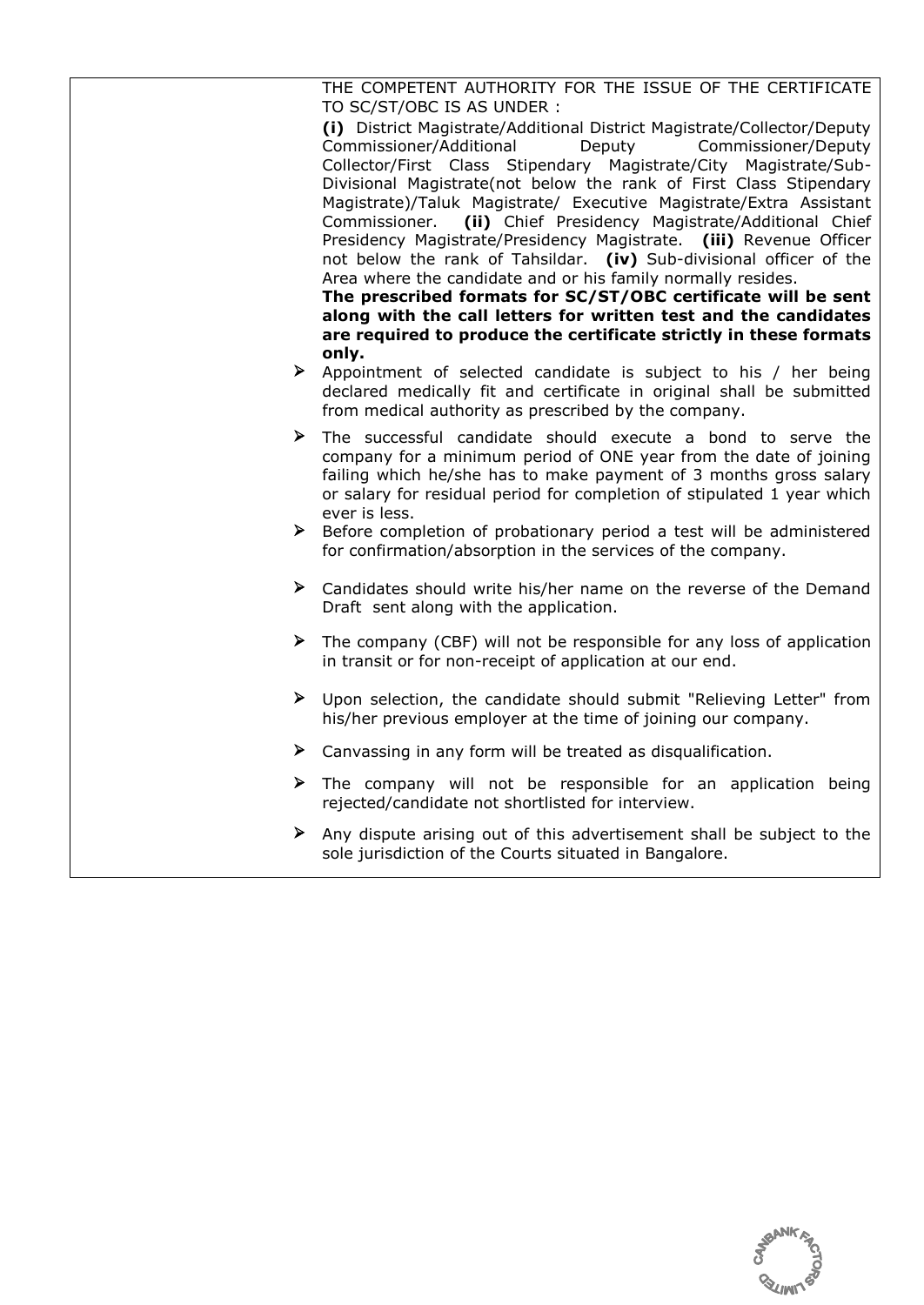## **CANBANK FACTORS LTD, RO, BANGALORE : RECRUITMENT 2013-14**

| Category             | <b>Junior</b><br><b>Officer</b> | Officer (*) | <b>AVP</b> |
|----------------------|---------------------------------|-------------|------------|
| General              | 8                               |             |            |
| <b>OBC</b>           | 3                               | 2           |            |
| <b>SC</b>            |                                 |             |            |
| <b>ST</b>            |                                 |             |            |
| <b>Total Vacancy</b> | 13                              | 11          |            |

## **(\*) Officer :4 Generalist, 1 Legal, 1 Technical Field Officer (TFO) and 5 Marketing Officers**

| <b>Junior Officer :</b> The posts are at the following places: |               |
|----------------------------------------------------------------|---------------|
| Bangalore                                                      | 9             |
| Hosur                                                          | 1             |
| Indore                                                         | 1             |
| Bhubaneshwar (proposed)                                        | $\mathcal{P}$ |
| <b>TOTAL</b>                                                   | 13            |

| <b>Officer</b> : The posts are at the following places: |                                   |  |
|---------------------------------------------------------|-----------------------------------|--|
|                                                         |                                   |  |
| Bangalore                                               | 8 (1 legal, 1 TFO, 2 Marketing, 4 |  |
|                                                         | Generalist.)                      |  |
| Delhi                                                   | 1 (Marketing)                     |  |
| Ahmedabad                                               | 1 (Marketing)                     |  |
| Mumbai                                                  | 1 (Marketing)                     |  |
| <b>TOTAL</b>                                            | 11                                |  |

| <b>AVP</b> : The post is at the following place:                                                                                                                              |                |  |
|-------------------------------------------------------------------------------------------------------------------------------------------------------------------------------|----------------|--|
| Hosur                                                                                                                                                                         | 1 (Generalist) |  |
| The number of posts and reservations provided are provisional and may vary accordingly to actual<br>requirement of the company subject to availability of suitable candidate. |                |  |

## **Eligibility Criteria (Qualification, Age, Experience etc) as on 01.01.2014.**

| Junior Officer:<br>Qualification | I Class / High II Class graduates / Post Graduates in any discipline from a<br>recognized university with consistent good academic record (55% aggregate).<br>For SC/ST candidate's minimum marks is 50%. |
|----------------------------------|-----------------------------------------------------------------------------------------------------------------------------------------------------------------------------------------------------------|
| Age as on                        | Between 21 & 30 years of age. Upper Age Relaxation of 5 years for SC/ST and                                                                                                                               |
| 01.01.2014                       | 3 years for OBC                                                                                                                                                                                           |